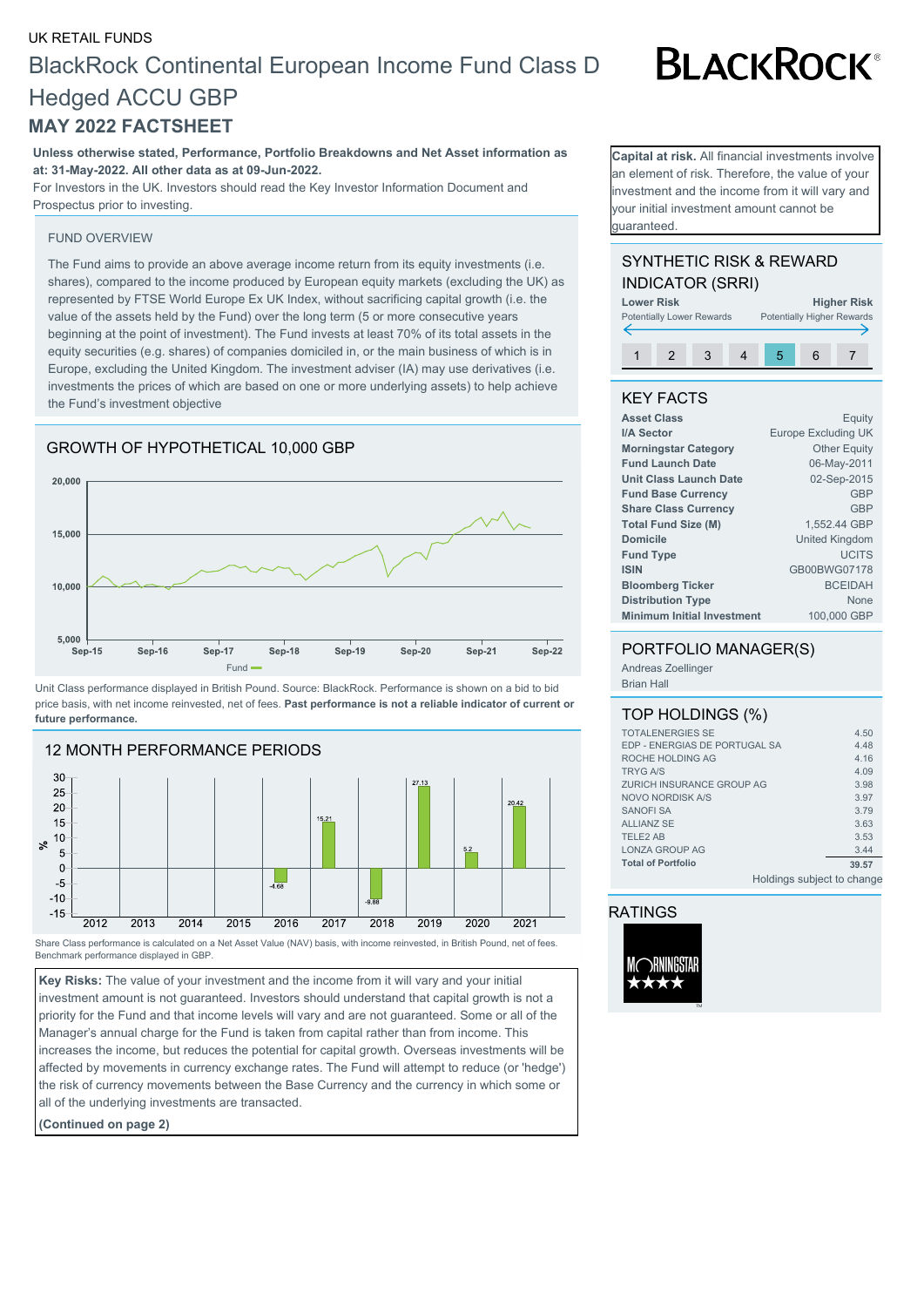**Key Risks Continued:** This increases the income, but reduces the potential for capital growth. Overseas investments will be affected by movements in currency exchange rates. Depending on the exchange rates, this may have a positive or negative impact on the performance of the Fund. The hedging strategy employed will not completely eliminate the exposure of the Fund to movements between the Base Currency and these other currencies. This increases the income, but reduces the potential for capital growth. Overseas investments will be affected by movements in currency exchange rates. The Fund will attempt to reduce (or 'hedge') the risk of currency movements between the Base Currency and the currency in which some or all of the underlying investments are transacted. Depending on the exchange rates, this may have a positive or negative impact on the performance of the Fund. The hedging strategy employed will not completely eliminate the exposure of the Fund to movements between the Base Currency and these other currencies.

### SECTOR BREAKDOWN (%)

|                               | <b>Fund</b> |
|-------------------------------|-------------|
| Financials                    | 23.66       |
| <b>Health Care</b>            | 19.34       |
| <b>Industrials</b>            | 18.93       |
| <b>Consumer Discretionary</b> | 10.16       |
| <b>Utilities</b>              | 7.02        |
| <b>Consumer Staples</b>       | 5.13        |
| Energy                        | 4.50        |
| Telecommunications            | 3.53        |
| Cash and/or Derivatives       | 3.35        |
| <b>Basic Materials</b>        | 2.41        |
| Technology                    | 1.06        |
| Other                         | 0.91        |
|                               |             |

Negative weightings may result from specific circumstances (including timing differences between trade and settlement dates of securities purchased by the funds) and/or the use of certain financial instruments, including derivatives, which may be used to gain or reduce market exposure and/or risk management. Allocations are subject to change.

| FEES AND CHARGES          |          |
|---------------------------|----------|
| <b>Max Initial Charge</b> | $0.00\%$ |
| <b>Exit Fee</b>           | $0.00\%$ |
| <b>Ongoing Charge</b>     | 0.91%    |
| <b>Performance Fee</b>    | $0.00\%$ |
|                           |          |

# DEALING INFORMATION

**Settlement** Trade Date + 3 days **Dealing Frequency** Dealing **Frequency** Daily, forward pricing basis

### GEOGRAPHIC BREAKDOWN (%)



# MARKET CAPITALISATION (%)



### **GLOSSARY**

**Ongoing Charge:** is a figure representing all annual charges and other payments taken from the fund.

**Quartile Rank:** categorises a fund into four equal bands based on their performance over a specified period within the relevant Morningstar's sector. The top or first quartile contains the top 25% of funds, through to the bottom or 4th quartile which contains the bottom 25% of funds.



 $\bigcirc$  0800 44 55 22  $\bigcirc$  enquiry@ukclientservices.blackrock.com  $\bigcirc$  blackrock.co.uk

**SRRI:** is a value based on the volatility of the fund, which gives an indication of the overall risk and reward profile of the Fund.

**Performance Fee:** is charged on any returns that, subject to a High Water Mark, the Fund achieves above it's performance fee benchmark. Please refer to the Prospectus for further information.

**IMPORTANT INFORMATION:**

"This document is marketing material. BlackRock have not considered the suitability of this investment against your individual needs and risk tolerance. To ensure you understand whether our product is suitable, please read the Key Investor Information Document. Any decision to invest must be based solely on the information contained in the Company's Prospectus, Key Investor Information Document and the latest half-yearly report and unaudited accounts and/or annual report and audited accounts. Investors should read the fund specific risks in the Key Investor Information Document and the Company's Prospectus. which are available in registered jurisdictions and available in local language where registered can be found at www.blackrock.com on the relevant product pages. . Investors should understand all characteristics of the funds objective before investing. Prospectuses, Key Investor Information Documents and application forms may not be available to investors in certain jurisdictions where the Fund in question has not been authorised. Blackrock may terminate marketing at any time. For information on investor rights and how to raise complaints please go to https://www.blackrock.com/corporate/ compliance/investor-right available in in local language in registered jurisdictions. We strongly recommend you seek independent professional advice prior to investing. If, after reading this factsheet, you have any questions or would like any additional information please contact your financial adviser or speak to our Investor Services Team on 0800 445522. Issued by BlackRock Investment Management (UK) Limited (authorised and regulated by the Financial Conduct Authority). Registered office: 12 Throgmorton Avenue, London, EC2N 2DL. Registered in England No. 2020394. Tel: 020 7743 3000. For your protection, telephone calls are usually recorded. BlackRock is a trading name of BlackRock Investment Management (UK)Limited. © 2022 BlackRock, Inc. All Rights reserved. BLACKROCK, BLACKROCK SOLUTIONS, ISHARES, SO WHAT DO I DO WITH MY MONEY. INVESTING FOR A NEWWORLD, and BUILT FOR THESE TIMES are registered and unregistered trademarks of BlackRock, Inc. or its subsidiaries in the United States and elsewhere. All other trademarks are those of their respective owners."